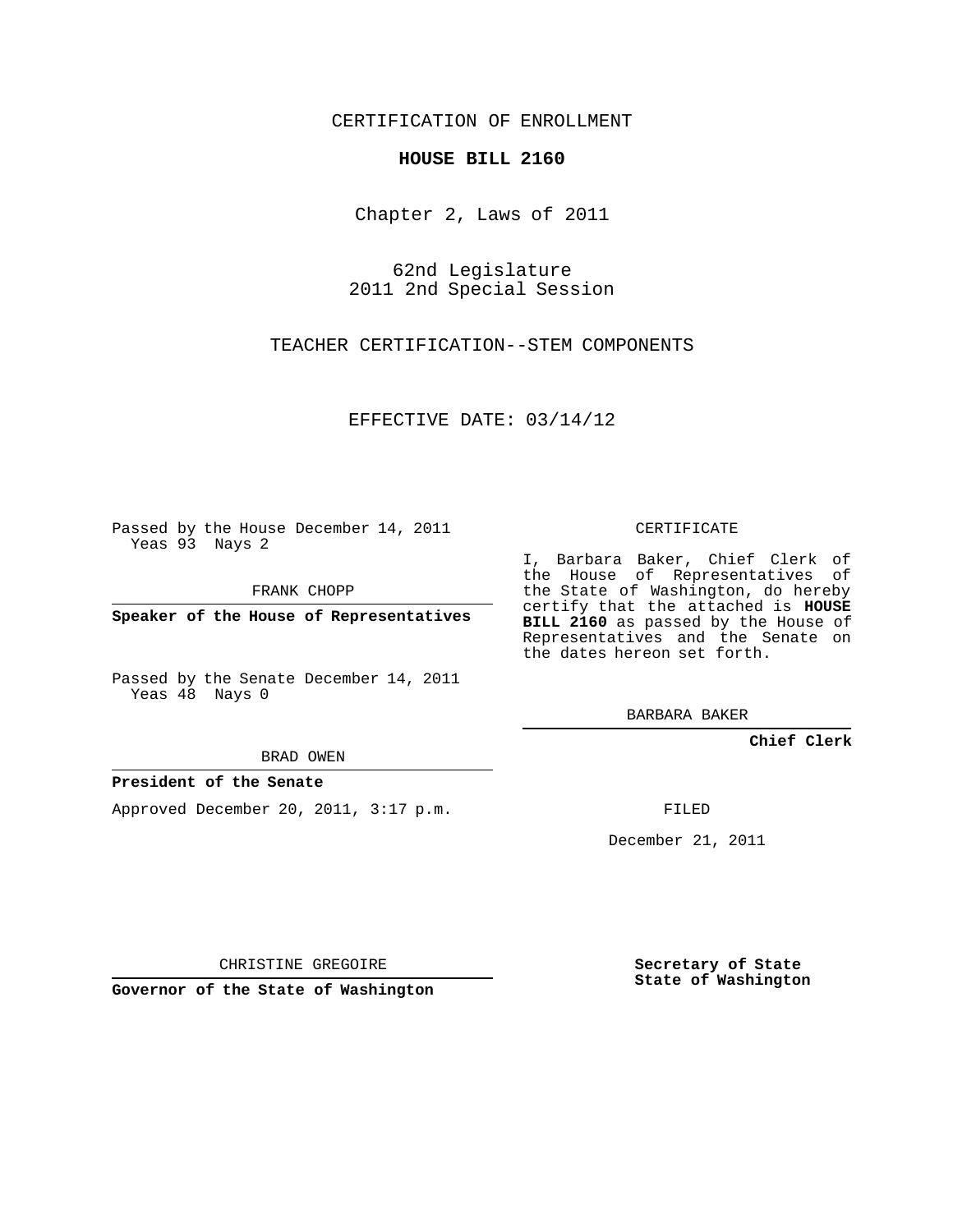# **HOUSE BILL 2160** \_\_\_\_\_\_\_\_\_\_\_\_\_\_\_\_\_\_\_\_\_\_\_\_\_\_\_\_\_\_\_\_\_\_\_\_\_\_\_\_\_\_\_\_\_

\_\_\_\_\_\_\_\_\_\_\_\_\_\_\_\_\_\_\_\_\_\_\_\_\_\_\_\_\_\_\_\_\_\_\_\_\_\_\_\_\_\_\_\_\_

Passed Legislature - 2011 2nd Special Session

## **State of Washington 62nd Legislature 2011 2nd Special Session**

**By** Representatives Maxwell, Dammeier, Springer, Pettigrew, Sullivan, Sells, Orwall, Hansen, Probst, Carlyle, Jinkins, Billig, Lytton, and Dahlquist; by request of Governor Gregoire

Read first time 12/08/11. Referred to Committee on Education.

 AN ACT Relating to revised standards and assessments for teacher certification integrating STEM knowledge and skills; adding new sections to chapter 28A.410 RCW; and creating a new section.

BE IT ENACTED BY THE LEGISLATURE OF THE STATE OF WASHINGTON:

 NEW SECTION. **Sec. 1.** A new section is added to chapter 28A.410 RCW to read as follows:

 The professional educator standards board shall, in its regular review and revision of teacher certification standards as required by RCW 28A.410.210, revise standards for the elementary education endorsement and middle level and secondary mathematics and science teacher endorsements as well as other subject area endorsements with STEM-related components. Standards revisions related to mathematics shall be adopted by September 1, 2013. Standards revisions related to science shall be adopted by September 1, 2014. The revised standards shall include the integration of science, technology, engineering, and mathematics (STEM) knowledge and skill and be aligned, as appropriate, with common core mathematics standards, the 2009 revision of state mathematics student learning standards and performance expectations, the biology end-of-course assessment, and the 2012 student science